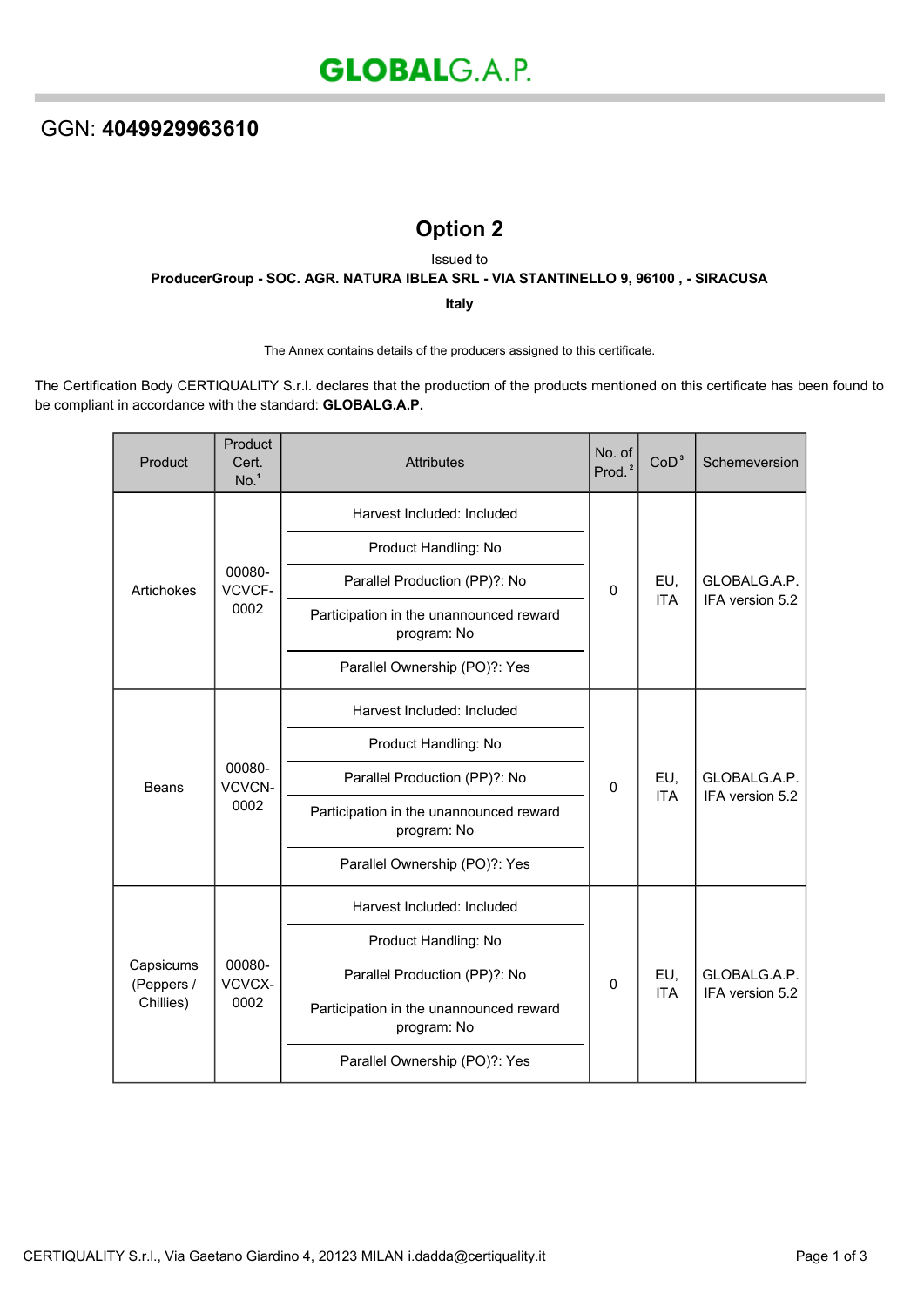| Product                             | Product<br>Cert.<br>No. <sup>1</sup> | <b>Attributes</b>                                      | No. of<br>Prod. <sup>2</sup> | CoD <sup>3</sup>  | Schemeversion                   |
|-------------------------------------|--------------------------------------|--------------------------------------------------------|------------------------------|-------------------|---------------------------------|
| Carrots                             | 00080-<br>VCVFF-<br>0003             | Harvest Included: Included                             | $\mathbf{0}$                 | EU,<br><b>ITA</b> | GLOBALG.A.P.<br>IFA version 5.2 |
|                                     |                                      | Product Handling: No                                   |                              |                   |                                 |
|                                     |                                      | Parallel Production (PP)?: No                          |                              |                   |                                 |
|                                     |                                      | Participation in the unannounced reward<br>program: No |                              |                   |                                 |
|                                     |                                      | Parallel Ownership (PO)?: Yes                          |                              |                   |                                 |
| Courgettes<br>(Zucchini,<br>Marrow) |                                      | Harvest Included: Included                             |                              | EU,<br><b>ITA</b> | GLOBALG.A.P.<br>IFA version 5.2 |
|                                     |                                      | Product Handling: No                                   |                              |                   |                                 |
|                                     | 00080-<br>XCXXK-                     | Parallel Production (PP)?: No                          | 0                            |                   |                                 |
|                                     | 0002                                 | Participation in the unannounced reward<br>program: No |                              |                   |                                 |
|                                     |                                      | Parallel Ownership (PO)?: No                           |                              |                   |                                 |
|                                     |                                      | Harvest Included: Included                             |                              | EU,<br><b>ITA</b> | GLOBALG.A.P.<br>IFA version 5.2 |
| Fennel                              | 00080-<br>VCVCT-<br>0002             | Product Handling: No                                   | 0                            |                   |                                 |
|                                     |                                      | Parallel Production (PP)?: No                          |                              |                   |                                 |
|                                     |                                      | Participation in the unannounced reward<br>program: No |                              |                   |                                 |
|                                     |                                      | Parallel Ownership (PO)?: Yes                          |                              |                   |                                 |
|                                     | 00080-<br>VCVCK-<br>0002             | Harvest Included: Included                             | $\mathbf 0$                  | EU,<br><b>ITA</b> | GLOBALG.A.P.<br>IFA version 5.2 |
| <b>Melons</b>                       |                                      | Product Handling: No                                   |                              |                   |                                 |
|                                     |                                      | Parallel Production (PP)?: No                          |                              |                   |                                 |
|                                     |                                      | Participation in the unannounced reward<br>program: No |                              |                   |                                 |
|                                     |                                      | Parallel Ownership (PO)?: Yes                          |                              |                   |                                 |
| Potatoes                            | 00080-<br>VCTXX-<br>0002             | Harvest Included: Included                             | 0                            | EU,<br><b>ITA</b> | GLOBALG.A.P.<br>IFA version 5.2 |
|                                     |                                      | Product Handling: No                                   |                              |                   |                                 |
|                                     |                                      | Parallel Production (PP)?: No                          |                              |                   |                                 |
|                                     |                                      | Participation in the unannounced reward<br>program: No |                              |                   |                                 |
|                                     |                                      | Parallel Ownership (PO)?: Yes                          |                              |                   |                                 |